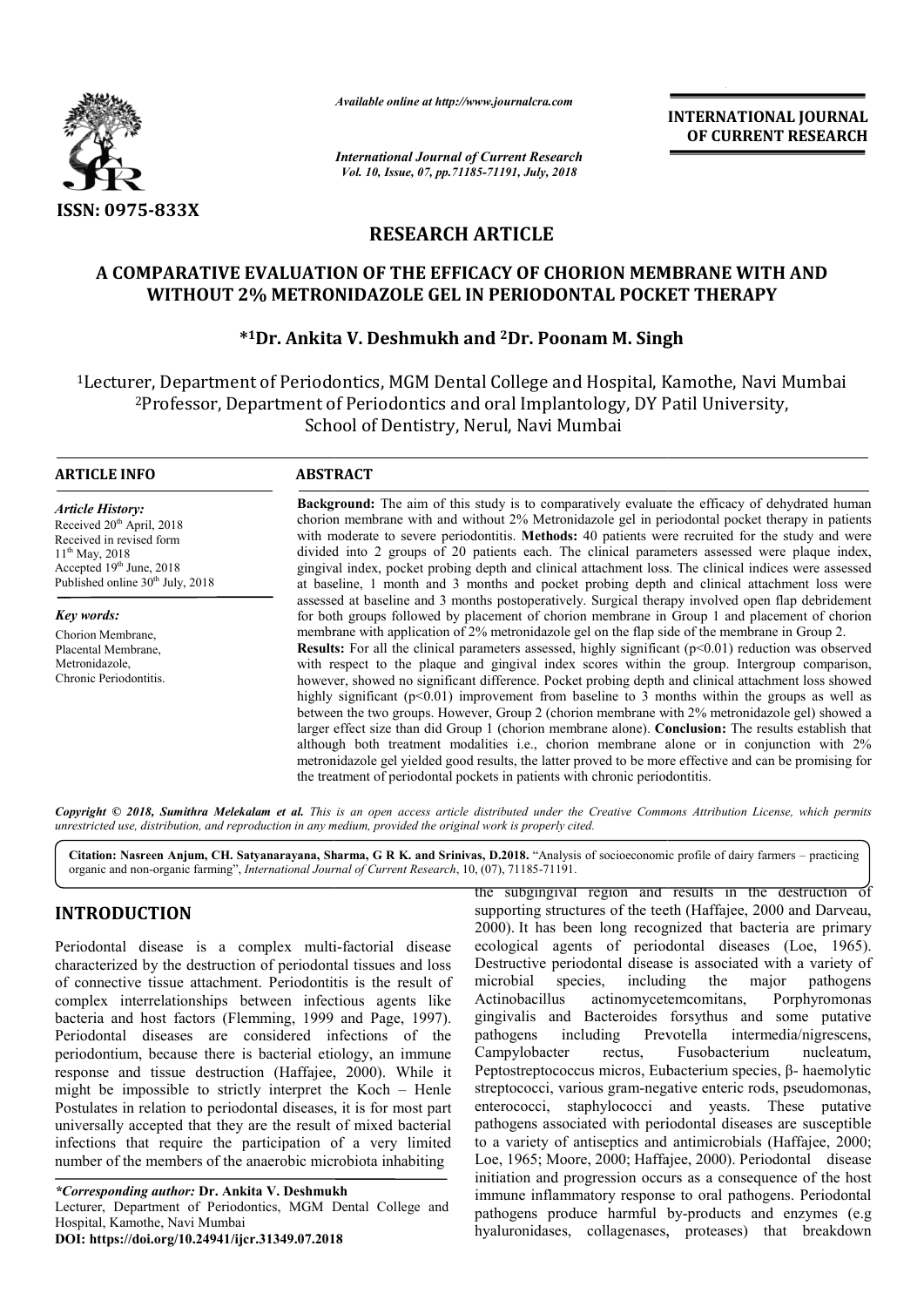extracellular matrices, such as collagen, as well as host cell membranes, in order to produce nutrients for their growth and possibly subsequent tissue invasion. Many of the microbial surface proteins and lipopolysaccharide molecules are responsible for eliciting a host immune response, resulting in local tissue inflammation and subsequent tissue destruction.

One of the goals of periodontal therapy is to restore periodontal tissue lost through periodontal disease. The later goal prompts us to evaluate the concept of new attachment or regeneration and reattachment or repair (www.drbui.com/ artattachment.html). The objectives of periodontal therapy are to eliminate the periodontopathogens and/or the pathological changes in the pocket wall so as to create a stable and maintainable state which will promote periodontal regeneration. In the course of periodontal history, several techniques have been proposed and promoted to treat periodontal pockets and thus improve their prognosis. Shallow pockets can generally be managed by thorough scaling and root planing and adequate oral hygiene maintenance whereas, deeper pockets can sometimes prove to be a challenge due to inaccessibility and higher microbial concentration towards the base. Also, the type of bone loss may present to be a potential complication. These have been attempted to be treated with open flap debridement, guided tissue regeneration and local and systemic use of various antimicrobial agents with variable results.

According to Kornman and Robertson (Kornman, 2000), success of any periodontal treatment depends upon a number of factors:

- 1. Patient related variables such as patients with a high risk for systemic related reactions like diabetes, connective tissue disorders, drugs which affect the periodontium.
- 2. Defects and tooth factors such as tooth and bone defect morphology and the overall defect depth and associated bony walls have all been related to clinical outcomes.
- Infections a number of recent studies have correlated levels of infection with clinical healing responses.

Colonization of membranes by micro-organisms has been studied by a number of authors (Mombelli, 1993; De Sanctis, 1996; Yoshinari, 1998). Although there have been studies which showed gain in attachment and over all improved postoperative results following Guided Tissue Regeneration without the use of local or systemic antibiotics in the presence of microbial colonization (De Sanctis, 1995), Selvig et (1992), Nowzari and Slots (1994), Simon *et al* (1994) and Nowzari *et al* (1995) all found a correlation between higher levels of membrane contamination/ infection and reduced clinical attachment level gains (Sela, 2009). This led to concept of using systemic or local antimicrobial agents to improve the overall results of periodontal therapy. A number of different agents have been experimented with to evaluate their efficacy. One of the most popularly prescribed systemic antibiotic combination is amoxicillin and Metronidazole as it has proved to be extremely beneficial in reducing the microbial load in surgical and non-surgical periodontal treatment (Zandbergen, 2004 and Sgalastra, 2012). However, with systemic antimicrobial therapy, there is always a disadvantage of developing resistant bacterial strains and adverse side effects. Thus, localized use of antimicrobials was studied in the form of local drug delivery and antibiotic loaded guided tissue regeneration membranes. In the present study, Metronidazole was selected as it is particularly suitable for the treatment of periodontitis due to its restricted spectrum of activity against obligate anaerobes and its limited side effects, compared to those of tetracyclines (Slots, 2002 and Ghayoumi, 2001). Yu *et al* (2009) observed that metronidazole was rapidly taken up by fibroblasts which made it easy for the drug to reach its minimum inhibitory concentration in the fibroblasts. Tomas *et al* (2007), showed that 100% of the obligate anaerobes isolated from periodontitis lesions and saliva were sensitive to metronidazole, but developed resistance to other antimicrobial agents, such as amoxicillin. Metronidazole has already been proven to be effective in periodontal pocket therapy in the form of local drug delivery and loaded guided tissue regeneration membranes. Collagen membranes have been widely used for Guided Tissue Regeneration since the late 1980s. Since type I collagen is a predominant component found in the periodontal connective tissue, several commercially available collagen membranes have been developed using type I collagen as their major component (Buayaratavej, 2001). In addition, collagen materials also possess additional advantages including hemostasis, chemotaxis for periodontal fibroblast and gingival fibroblasts, weak immunogenicity, easy manipulation and ability to augment tissue thickness. Human dehydrated chorion membrane can be considered to be a third generation Guided Tissue regeneration membrane (Buayaratavej, 2014). As previously mentioned, it inherently contains collagen Type I, III, IV, V and VI and therefore possesses most of the properties and advantages of other commercially available collagen membranes (Raja, 2000). The membrane also serves as a fibrillar scaffold for vascular and tissue growth and is resorbed by the enzymatic activity of macrophages and neutrophils. In addition to the collagen, various growth factors including PDGF-AA, PDGF-BB, bFGF, TGF-β1, EGF, VEGF, and PlGF are also present in chorion membrane. These growth factors are known to play a very important role in regeneration and repair of periodontal tissues (Raja, 2009).

#### **MATERIALS AND METHODS**

**Experimental design**: In the current clinical study 2 different treatment modalities were employed for the treatment of periodontal pockets - by means of human placental membrane and without 2% Metronidazole gel in patients with chronic periodontitis. The patients were randomly assigned to Group 1 and Group 2. Patients belonging to Group 1 were treated with open flap debridement followed by placement of dehydrated human chorion membrane, whereas, Group 2 received chorion membrane with 2% metronidazole gel on the flap side after open flap debridement. Plaque index and gingival index scores were measured at baseline, 1 month and 3 months. Pocket probing depth and clinical attachment loss were measured at baseline and 3 months (Fig 1, 7).

**Study Population**: A total of 40 patients were recruited for this study (21 males and 19 females; 25 to 55 years of age). Inclusion criteria was: 25 to 55 years of age, subjects with moderate or severe periodontitis with pocket probing depth ranging from 5mm to 8mm, teeth anterior to the first molars in both, the maxillary and mandibular arch, systemically healthy patients, subjects with ability to maintain good oral hygiene compliance during Phase I therapy, vital teeth, and endodontically treated non vital teeth.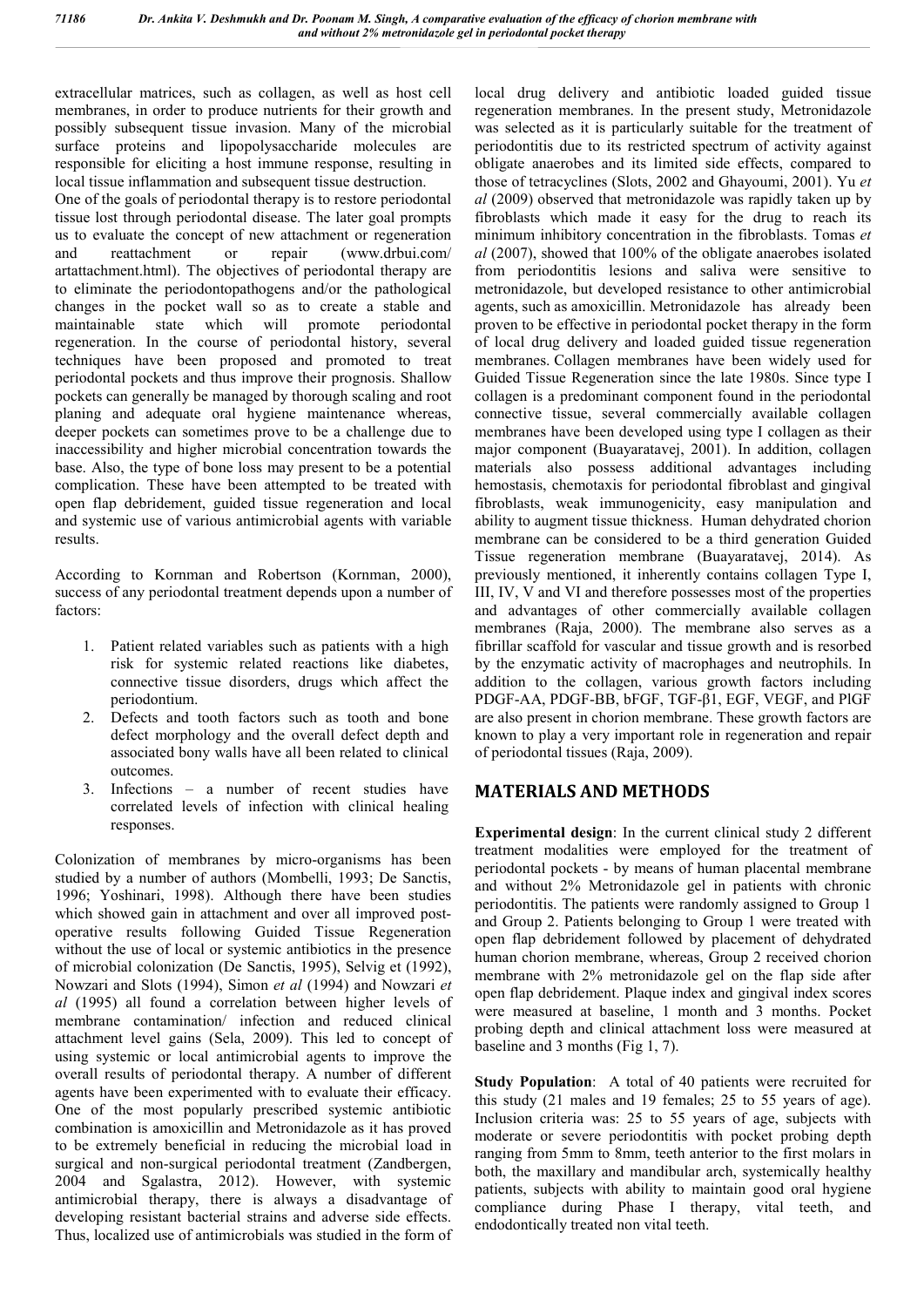

**Figure 1. Pocket probing depth and clinical attachment level measurement**



**Figure 2. Flap Reflection and debridement**



**Figure 3. Application of Chorion Membrane**



**Figure 4. Chorion Membrane in Place**



**Figure 5. Application of 2% Metronidazole gel in Group B**



**Figure 6. Interrupted sutures given with 4-0 silk sutures**



**Figure 6. Pocket probing depth and clinical attachment level evaluation at 3 months follow up**

Exclusion criteria included previous periodontal surgery at the site in the past 6 months, presence of traumatic bite not requiring correction by occlusal adjustment, multirooted teeth as the furcation could present as a plaque retentive area and lead to the failure of the treatment, previous regenerative surgery at the same site, teeth with poor, questionable and hopeless prognosis; teeth with presence of acute infection; tobacco consumption in any form; alcohol consumption; mobile teeth; subjects unable to maintain adequate oral hygiene; presence of periapical infection, intrabony defect, proximal caries in the tooth being treated or teeth immediately adjacent to the area of surgery; non-cooperative patients; subjects who were medically compromised or under any therapeutic regimen that would alter the outcome of the periodontal therapy; pregnant and lactating women; presence of severe cervical abrasions, erosions or root caries that would require restoration.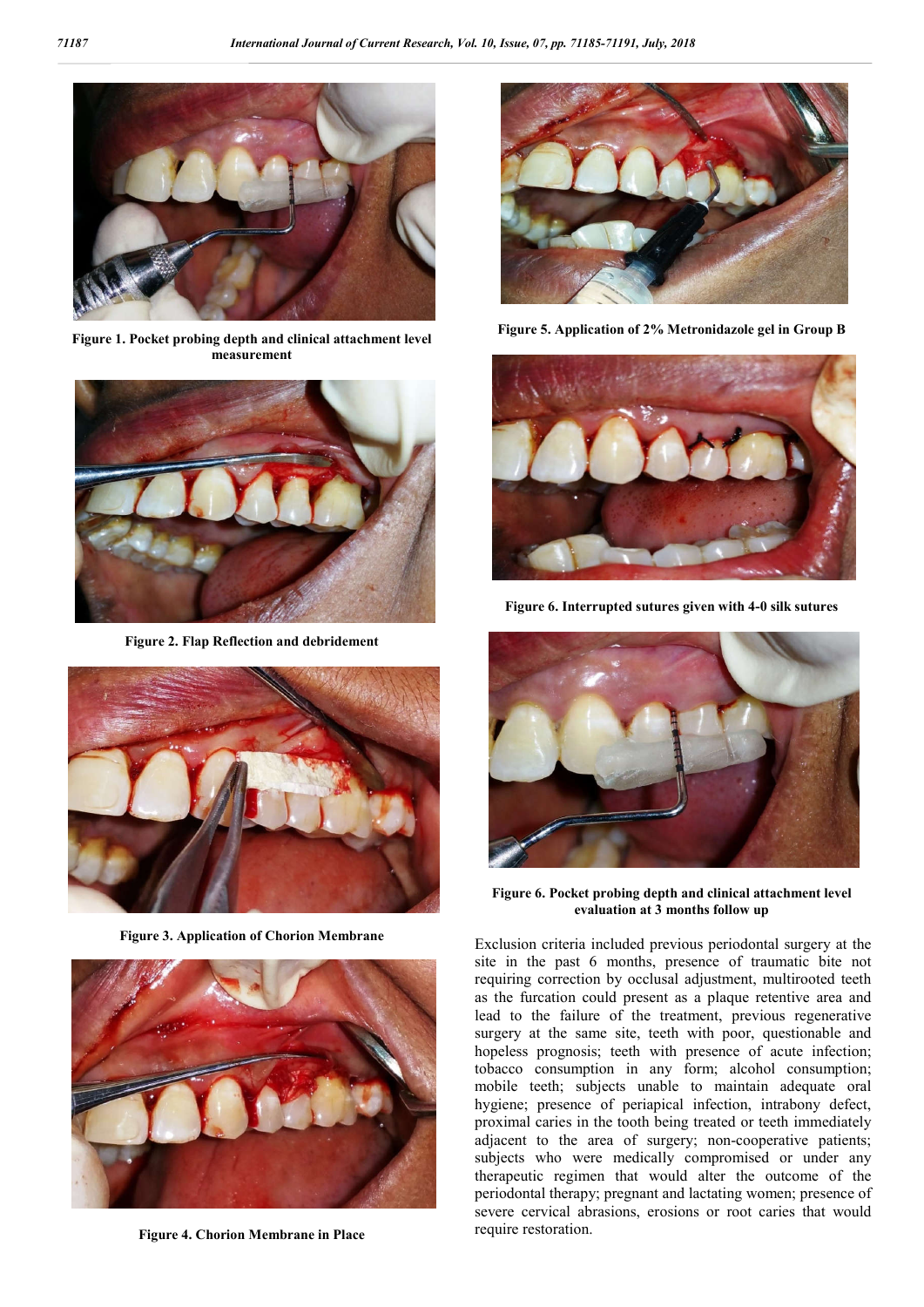**Materials**: The dehydrated human chorion membrane and commercially available 2% Metronidazole gel was used.

**Initial therapy**: Each participant was made to undergo a thorough medical and dental examination and was briefed about the nature and duration of the study and informed consents were obtained. At Phase I therapy, oral prophylaxis was performed and at every subsequent visit strict oral hygiene instructions were reinforced. Thorough supragingival and subgingival scaling and root planing was done.

**Surgical technique**: Peri-oral preparation was done with povidone iodine, followed by rinsing of mouth with 10ml of 0.2% Chlorhexidine for 1 minute and the standardized surgical procedure was performed as follows. The surgical area was prepared and adequately anesthetized using 2% Lignocaine HCl containing 1:80000 adrenaline by infiltration anaesthesia. A full thickness muco-periosteal flap was elevated following which thorough debridement was done to remove all granulation tissue and residual calculus (Fig. 2). In test Group 1, following debridement, only Chorion membrane was placed 3 mm beyond the bone crest in an apical direction and proximally extending into the interdental region (Fig. 3, 4). The flap was then sutured in place using 4-0 silk sutures with an interrupted suturing technique (Fig. 6) . Following mechanical debridement, in Group 2, Chorion membrane was placed, extending 3mm beyond the defect area in an apical direction and proximally extending into the interdental region. Then 2% Metronidazole gel was applied on the membrane on the flap side (Fig. 5) . The flap was then approximated and sutured in place using 4.0 silk sutures with an interrupted suturing technique. Post-operative anti-inflammatory drugs were prescribed along with 0.12% Chlorhexidine mouthwash. The patients were recalled after 10 days for suture removal.

**Statistical Analysis:** The sample size calculation determined that 20 subjects per treatment group would provide 80% power to detect a true difference between the 2 groups using Pocket Probing depth and clinical attachment loss as the primary outcome variables. Accordingly, a sample of 20 subjects per group (40 in total) was recruited. The statistical analysis was performed using commercially available software SPSS (StatisticalPackagefor Social Sciences) Version 20.1 (Chicago, USA Inc.). A subject level analysis was performed for each of the parameters. Changes were seen in theprimaryclinicaloutcome variables – Clinical Attachment Loss and Pocket Probing Depth. Changeswerealsoseen in Secondaryclinicaloutcome variables - Gingival and Plaque Indices. Mean Standard Deviation fortheclinical variables were calculated for each treatment. The Kolmogorov Smirnov test was used tochecknormailty of data and independant sample ttest and paired t-test wasusedtocheckthe mean differnces between groups where appropriate. The effectsize wa scalculatedusing Cohen's D formula.

The following formula is involved in the calculation of Cohen's d effect size values for t-tests:

#### **Cohen's d effect size for a t-test**

$$
d = \frac{|x_1 - x_2|}{\sqrt{(\sigma_1^2 + \sigma_2^2)/2}}
$$

where  $x_1$  and  $x_2$  are the means of group 1 and group 2, and  $\sigma_1^2$ and  $\sigma_2^2$  are the variances of group 1 and group 2.

Interpretation:

 $\leq$  0.20 is a small effect size, 0.50 is a moderate effect size and  $\geq$  0.80 is a large effect size

### **RESULTS**

**Intra group Comparison: Gingival Index:** The values for Gingival Index in Group A were 1.51 at baseline, 1.33 at 1 month and 1.21 at 3 months. The difference of baseline to 1 month was statistically significant (p value 0.000). The difference from 1 month to 3 months was also found to be significant (p value 0.003). The values for Gingival Index in Group B were 1.46 at baseline, 1.19 at 1 month and 1.02 at 3 months. The difference between these values was found to be statistically significant (p value 0.000 for both).

**Plaque Index:** The values for Plaque Index in group A were 2.17, 1.97 and 1.80 at baseline, 1 month and 3 months respectively. The difference was found to be statistically significant at  $p<0.01$  (p value 0.000). The values of Plaque Index in Group B were 2.13, 1.92 and 1.78 at baseline, 1 month and 3 months respectively. The difference was found to be statistically significant at  $p<0.01$  (p value 0.000).

**Pocket Probing Depth:** The mean probing depth of Group A was 6.10 at baseline and 4.50 at 3 months which was found to be statistically significant (p value 0.000) with the effect size of 0.666. (Table 6). The mean probing depth for Group B was 6.15 and 3.90 at baseline and 3 months respectively which was found to be statistically significant (p value 0.000) with the effect size of 0.793.

**Clinical Attachment Loss:** The mean CAL for Group A was 5.15 and 3.55 at Baseline and 3 months respectively. The difference was statistically significant at  $p < 0.01$  (p value) 0.000) with an effect size of 0.730. The mean CAL for Group B was 5.10 and 2.80 at Baseline and 3 months respectively and the difference was statistically significant at  $p \le 0.01$  (p value 0.000) with an effect size of 0.828.

#### **Intergroup Comparison**

**Gingival Index:** The Gingival Index scores were found to be 1.51 and 1.46 at Baseline for Group A and Group B respectively and the difference was not statistically significant. At 1 month, the mean scores were 1.33 and 1.19 and at 3 months they were 1.21 and 1.02. although the mean scores seemed to reduce for the both groups over the study period, the difference was not statistically significant (p value 0.708, 0.291) and 0.114 at baseline, 1 month and 3 months respectively).

**Plaque Index:** The Plaque Index scores were found to be 2.17 and 2.13 at baseline, 1.97 and 1.92 at 1 month and 1.80 and 1.78 at 3 months for Group A and Group B respectively. The reduction of the mean scores, when compared was not statistically significant (p value 0.804, 0.708 and 0.854 at baseline, 1 month and 3 months respectively).

**Probing Pocket Depth:**The mean periodontal pocket probing depth was 6.10 and 6.15 for Group A and Group B respectively, at baseline, with no statistically significant difference (p value 0.856). At 3 months, the mean probing depth reduced to 4.50 for Group A and 3.90 for Group B.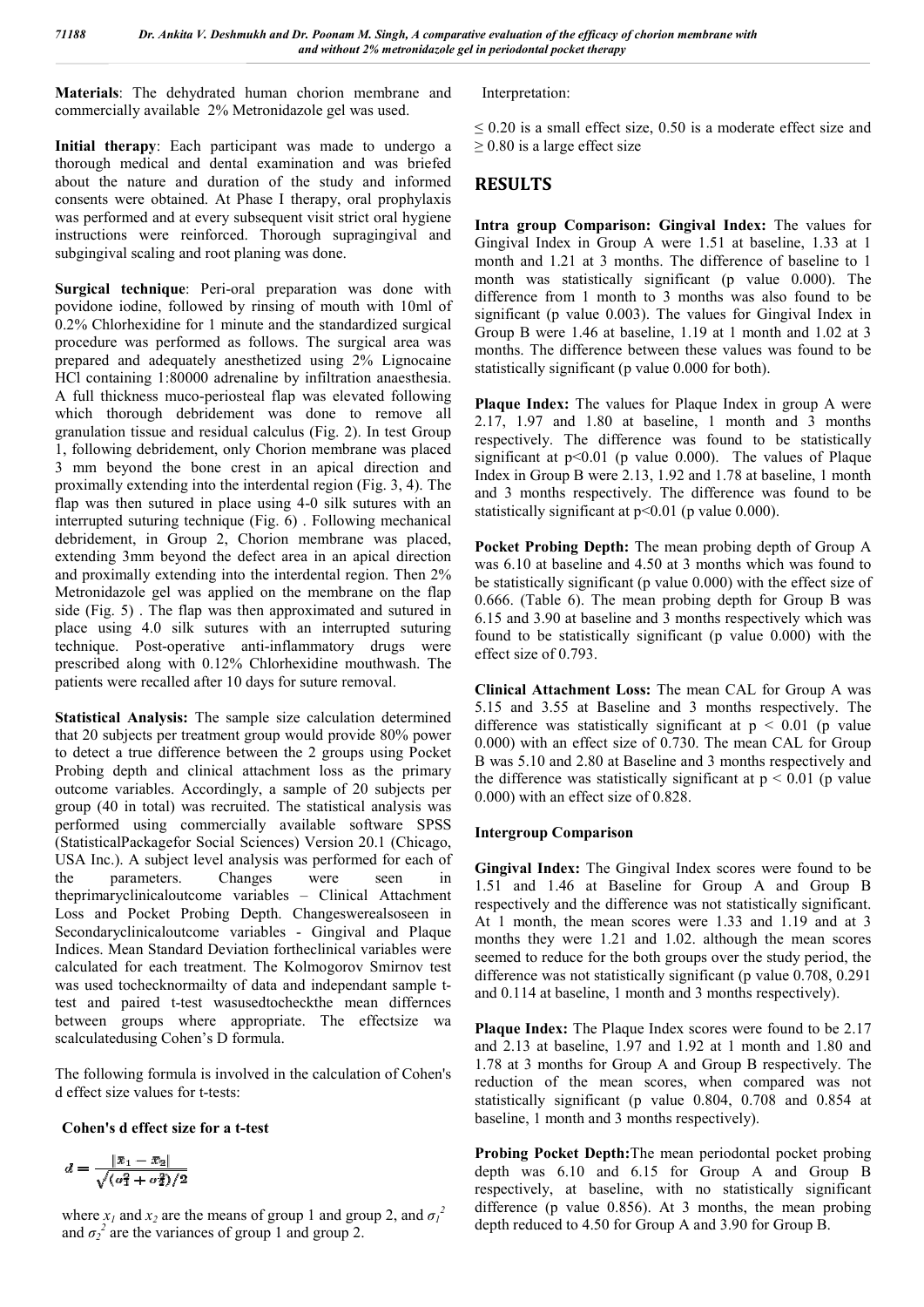| Variables                | Chorion $(n=20)$ | Chorionwith $2\%$ Metronidazole (n=20) |
|--------------------------|------------------|----------------------------------------|
| Gingival Index           |                  |                                        |
| Baseline                 | $1.51 \pm 0.49$  | $1.46 \pm 0.32$                        |
| 1 Month                  | $1.33 \pm 0.45$  | $1.19 \pm 0.33$                        |
| 3 Months                 | $1.21 \pm 0.41$  | $1.02 \pm 0.34$                        |
| Plaque Index             |                  |                                        |
| Baseline                 | $2.17\pm0.54$    | $2.13 \pm 0.46$                        |
| 1 Month                  | $1.97 \pm 0.51$  | $1.92 \pm 0.40$                        |
| 3 Months                 | $1.80 \pm 0.46$  | $1.78 \pm 0.38$                        |
| Periodontal Pocket Depth |                  |                                        |
| Baseline                 | $6.10 \pm 0.91$  | $6.15 \pm 0.81$                        |
| 3 Months                 | $4.50 \pm 0.88$  | $3.90 \pm 0.91$                        |
| ClinicalAttachmentLoss   |                  |                                        |
| Baseline                 | $5.15 \pm 0.67$  | $5.10 \pm 0.55$                        |
| 3 Months                 | $3.55 \pm 0.82$  | $2.80 \pm 0.95$                        |
|                          |                  |                                        |

#### **Table 1. Mean values of gingival index, plaque index, periodontal pocket depth and clinical attachment loss between the two groups – Chorion and Chorion with Metronidazole**

This difference was statistically significant at  $p \le 0.05$  (p value 0.042)

**Clinical Attachment Loss:** The mean values of CAL were 5.15 and 5.10 at Baseline for Group A and Group B respectively. And the difference was not statistically significant. At 3 months, the mean values reduced to 3.55 for Group A and 2.80 for Group B and the difference was found to be statistically significant at  $p < 0.05$  (p value 0.011)

#### **DISCUSSION**

The evaluation of the efficacy of Chorion membrane with and without 2% Metronidazole gel for periodontal pocket therapy was done based on clinical parameters only. The clinical parameters used were a set of two indices – the Plaque Index and the Gingival Index and a set of two measurements – Pocket Probing Depth and Clinical Attachment Loss. The plaque index used was the Turesky-Gilmore-Glickman Modification of Quigley-Hein Plaque Index  $(1970)^{23}$ . This index was used as it has more objective definition of scoring because of the use of a disclosing agent to identify the plaque and a more objective definition of each numerical score. Also, the repeated evaluation of the plaque scores can be seen as a tool to monitor patient compliance. The Gingival Index used was the modification of Loe and Silness Gingival Index  $(1967)^{23}$ . The index shows good validity, reliability and ease of use and also demonstrates sufficient sensitivity to distinguish between groups of mild and severe gingivitis. It also gives quantitative measurements of the bleeding scores. For research and clinical trials, a quantitative measurement of bleeding is more important than a dichotomous index of presence or absence of bleeding on stimulation. Pocket probing is one of the important clinical features of periodontitis, therefore, measure of pocket depth becomes important in evaluation of the progression or regression of periodontal disease post treatment. However, since pocket depth is dependent on the position of the gingival margin, its position may change from time to time which changes in the level of the gingival margin without giving the actual gain in the attachment. Thus the level of attachment which is the distance from a fixed point on the crown to the base of the pocket is a better indicator of periodontal destruction.

In the present study, the cement-enamel junction was considered to be the fixed point. Clinical Attachment Loss is viewed as the gold standard when looking at the effects of treatments designed to improve chronic periodontitis. The fixed point generally taken in the measurement of CAL is a fixed point on the crown of the tooth, like the cement-enamel junction or the margin of restorations. Phase I therapy was carried out in all the patients to eliminate all the possible etiological factors responsible for periodontal disease progression and pocket formation. It also helped in bringing back the inflamed gingival tissues to the normal consistency which did help in surgical manageability of the gingival tissue. Although there is a scarcity of literary evidence on the efficacy of Chorion membrane in the elimination of periodontal pockets, it has been proved to be beneficial in treating gingival recession defects<sup>24</sup>. However, the results of this study are in accordance with a similar experiment conducted by Kothiwale S  $(2014)^{25}$  who also found an improvement in the clinical parameters. The main advantage of this technique is that it does not require a second surgical procedure thus improving the long term clinical results without disrupting the attachment. The significant reduction in the pocket probing depth may be credited for the presence of tissue inhibitor of matrix metalloproteinases (TIMPs) in chorion membrane which suppresses matrix metalloproteinases and transforming growth factor beta (TGF-β) which stimulates the production of TIMPs from the surrounding tissue (Riau *et al* 2010)<sup>26</sup>. Collectively these proteins suppress inflammation and degradation of collagen. Also, the presence of intense concentrations of laminin and laminin-5 throughout the barrier is of particular importance due to its high affinity for binding gingival epithelial cells which may contribute for better adaptation to the root surface. (Pakkala *et al* 2002). Also, the better results obtained in Group B (Chorion Membrane with 2% Metronidazole gel) were in accordance with studies conducted Mohindra *et al* (2014) who stated that the improvement of clinical parameters was due to the fact that Metronidazole reduced or inhibited the penetration of micro-organisms through the guided tissue regeneration membrane. Moreover, the selectively bactericidal nature of Metronidazole towards obligate anaerobes could also be a contributing factor. Carranza defined repair as 'healing by scar' of which disease progression is halted. There is no increase in bone height. The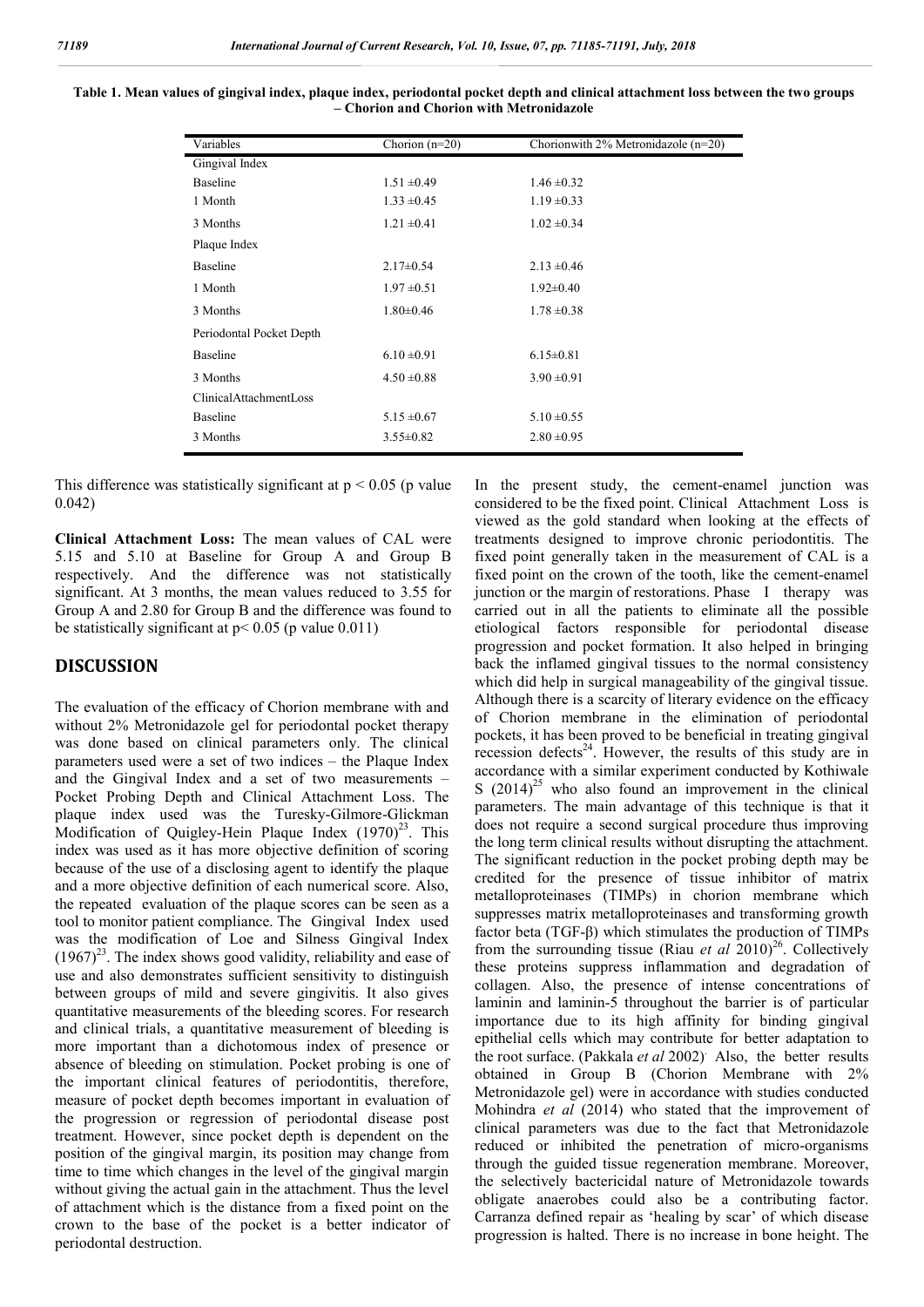destroyed periodontium is replaced by mobilization of epithelial and connective tissue cells into damaged area and increased local mitotic divisions to provide the sufficient number of cells (Newman, 2006). Although, the treatment of vertical bone defects has been studied in detail, there is no long term evidence about treatment of horizontal bone loss. Various methods have been experimented for improvement of alveolar bone level which includes use of systemic antibiotics, antiinflammatory drugs, bisphosphonates, rhBMP-2, use of DFDBA in combination with Guided Tissue Regeneration, use of large membranes to cover extensive periodontal defects, adjunctive use of Enamel Matrix Protein, Guided Tissue Regeneration and coronally anchored flaps, supracrestal placement of Tricalcium phosphate ceramic – microfibrillar collagen, composite graft in animals and space provision by reinforced ePTFE membrane. If the horizontal bone loss is not very severe, pocket elimination surgery has been attempted by osteoplasty and creating most readily maintainable contours.All these procedures attempted have given mixed and sometimes discouraging results concluding that horizontal bone loss cannot be treated in a predictable way today (Jayakumar, 2010). In supracrestal periodontal defect, new attachment formation is entirely dependent on the coronal growth of the periodontal ligament cells from the apical portion of the wound. Conversely, in angular defects, the lateral borders of the defect may also provide a source for granulation tissue formation. Therefore, horizontal bone loss is characterized by a very low predictability of the results when treated by regenerative procedures (Jayakumar, 2010). Blumenthal *et al*  $(1988)^{31}$  stated that collagen membrane supports a dense connective tissue matrix and also act as a scaffold for connective tissue invading the wound. The soft tissue root interface probably consists of a long junctional epithelial adhesion (Blumenthal, 1989). It is generally accepted that after suprabony defects are treated, the gain in clinical healing is the result of epithelial and connective tissue adhesion to the root surface (Nemcovsky, 2006). It is possible to hypothesize that the greater CAL gain observed in this study may be the consequence of supracrestal connective periodontal attachment (Nemcovsky *et al*., 2006 and Stahl, 1991).

#### **Conclusion**

The findings of this study suggested that placement of Chorion membrane with 2% Metronidazole gel resulted in significant improvement in the clinical parameters when compared to placement of Chorion membrane alone. However, further longterm studies can evaluate the regenerative capabilities of this material by histological methods or surgical re-entry. These studies should determine the efficacy of Chorion membrane as well as investigate to what extent it may exert an influence on the healing dynamics following periodontal procedures.

#### **REFERENCES**

- Blumenthal N. 1988. The effect of supracrestal tricalcium phosphate ceramic microfibrillar collagen grafting on postsurgical soft tissue level. *J Periodontol.,*59(1):18-22.
- Buayaratavej P, Wang HL. 2001. Collagen memnrabes: A review. *J Periodontol.,* 72(2):215-229.
- Darveau RP, Tanner A, Page RC. 2000. The microbial challenge in periodontitis. *Periodontol.,* 1997; 14: 12-32.
- De Sanctis M, Zucchelli G, Clauser C. 1996. Bacterial colonization of bioabsorbable barrier material and

periodontal regeneration. *J Periodontal Nov.,* 67(11):1193- 1200.

- Dr. Bui DX. New attachment and reattachment in periodontal therapy. www.drbui.com/artattachment.html.
- Esteves J, Bhat KM, Thomas B, Varghese JM, Jadhav T. 2015. efficacy of human chorion membrane allograft for recession coverage: A case series. *J periodontal.,* 86(8):941-944.

Flemming T. 1999. Periodontitis. *Ann Periodontol*; 4: 1-6.

- Ghayoumi N. 2001. The use of metronidazole in the treatment of periodontal diseases. *J west Soc Periodontol Abstr.,* 49(2):37-40.
- Haffajee AD, Socransky SS. 2000. Microbial etiological agents of destructive periodontal diseases. *Periodontol*, 1994; 5: 78-111.
- Haffajee AD, Socransky SS. 2005. Periodontal microbial ecology. *Periodontol* 2000, 38: 135-187.
- Jayakumar A, Rohini S, Naveen A, Haritha A, Reddy K. 2010. Horizontal bone loss: A periodontal orphan. *J Indian Soc Periodontol.,*14(3):181-183.
- Kornman KS, Robertson PB. 2000. Fundamental principles affecting the outcomes of therapy for osseous lesions. *Periodontol* 22:22-43.
- Kothiwale SV. 2014. The evaluation of chorionic membrane in guided tissue regeneration for periodontal pocket therapy: A clinical and radiographic study. *Cell Tissue Bank.,*  15:145-152.
- Loe H, Theilde E, Jensen SB. 1965. Experimental gingivitis in man*. J Periodontol.,* 36: 177-187.
- Mohindra K, Malhotra R, Grover V, Grover D. 2014. Bone regeneration using metronidazole containing collagen sponge in periodontal horizontal bone defect. *Indian J Oral Sci.,*5:128-133.
- Mombelli A, Lang NP, Nyman S. 1993. Isolation of periodontal species after guided tissue regeneration*. J Periodontol* Nov., 64(115):1171-1175.
- Moore WE, Moore LV. 2000. The bacteria of periodontal diseases. *Periodontol* 1994; 5: 66-77.
- Nemcovsky CE, Zahavi S, Moses O, Kebudi E, Artzi Z, Beny L, Weinrev M. 2006. Effect of enamel matrix protein derivative on healing of surgical supra-infrabony periodontal defects in the rat molar*. J Periodontol.,*  77(6):996-1002
- Newman MG, Takei HH, Klokkevold PR, Carranza FA. 2006. Carranza's clinical periodontology, 10<sup>th</sup> Edition. *Elsevier* Pte.Ltd.
- Page RC, Offenbacher S, Schroeder B, Seymour G, Kornman K. 1997. Advances in the pathogenesis in periodontitis: Summary of developments, clinical implications and future directions. *Periodontal* 2000, 14: 216- 218.
- Pakkala T, Virtanen I, Okasanen J, Jones JCR, Hormia M. 2002. Function of laminins and laminin binding integrins in gingival epithelial cell adhesion. *J Periodontol.,* 40:709- 719.
- Raja S, Byakod G, Pudakalkatti P. 2009. Growth factors in periodontal regeneration. *Int J Dent Hyg.,* 7(2):82-89.
- Riau AK, Beverman RW, Lim LS, Mehta JS. 2010. Preservation, sterilization and de-epithelialization of human amniotic membrane for use in ocular surface reconstruction. *Biomaterials.,* 31:216-225.
- Sam G, Pillai BRM. 2014. Evolution of barrier membranes in periodontal regeneration. Are the third generation membranes really here? *J Clin Diagn Res.,* 8(12):ZE14- ZE17.